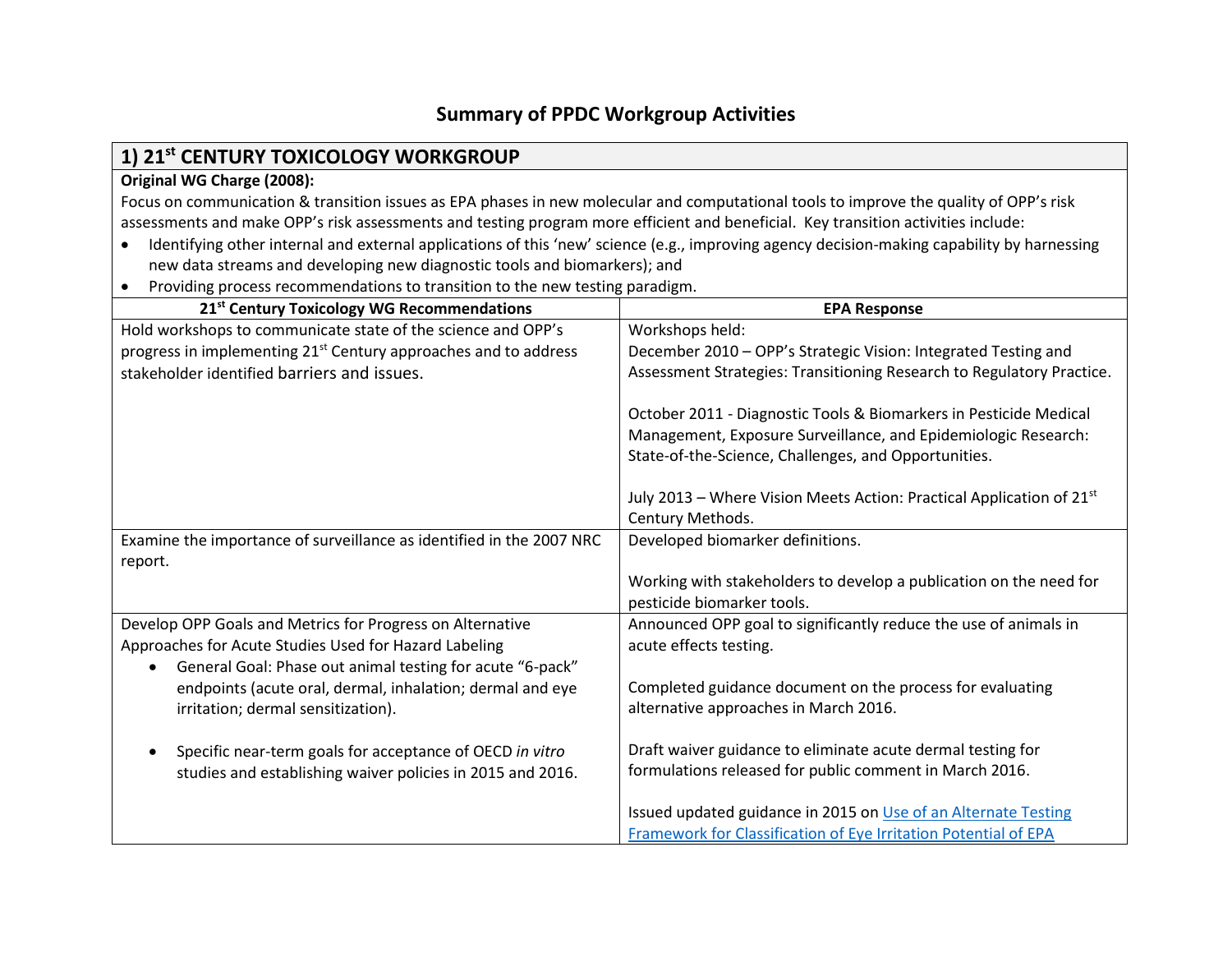|                                            | Pesticide Products.                                                                                                                                                                          |
|--------------------------------------------|----------------------------------------------------------------------------------------------------------------------------------------------------------------------------------------------|
|                                            | Co-Leading (with Canada) development of OECD guidance on<br>Considerations for Waiving or Bridging Acute Mammalian Toxicity<br>Tests.                                                        |
|                                            | Developing an OPP process for measuring and reporting progress<br>(metrics) towards 21 <sup>st</sup> Century goals.                                                                          |
|                                            | Pilot project initiated in spring 2016 to evaluate the reliability of the<br>GHS mixtures equation in categorization of oral and inhalation acute<br>toxicity.                               |
|                                            | Close collaborations with NIEHS-NICEATM and other US agencies<br>through ICCVAM and with international organizations such as OECD<br>and ICATM to collect and evaluate acute lethality data. |
| 2) COMPARATIVE CAEETY CTATEMENTS MORVEROUD | Stakeholder collaborations to collect and evaluate in vitro data on eye<br>irritation and skin sensitization.                                                                                |

## **2) COMPARATIVE SAFETY STATEMENTS WORKGROUP**

#### **Original WG Charge (2010):**

- Explore the possibility of allowing a distinction on pesticide labels with respect to a product's greenness; and
- Explore the types of information that would be allowable on pesticide product labels to assist consumers in understanding or selecting pesticide products that interest them and serve their needs.

| <b>Comparative Safety WG Recommendations</b>                           | <b>EPA Response</b>                                                       |
|------------------------------------------------------------------------|---------------------------------------------------------------------------|
| Partner with OPPT's DFE program for antimicrobial pesticide products.  | Seven antimicrobial active ingredients and 10 products have been          |
| The DFE program involves a screen of all ingredients in a product by a | approved for the logo to date.                                            |
| third party screener. If the product passes the screen, the product is |                                                                           |
| then reviewed by OPP and if appropriate, the DFE logo is allowed on    |                                                                           |
| the product label.                                                     |                                                                           |
| Include biopesticides in the DFE program.                              | No biopesticide active ingredient registrant has pursued the screening    |
|                                                                        | process to date.                                                          |
| Extend the pilot for the DFE logo use for another year, and work with  | Working with SFIREG's POM committee to resolve misunderstandings          |
| states to resolve any misunderstandings or apprehensions that they     | so that states will register the pesticides with DFE logos on the labels. |
| have about the use of the logo.                                        |                                                                           |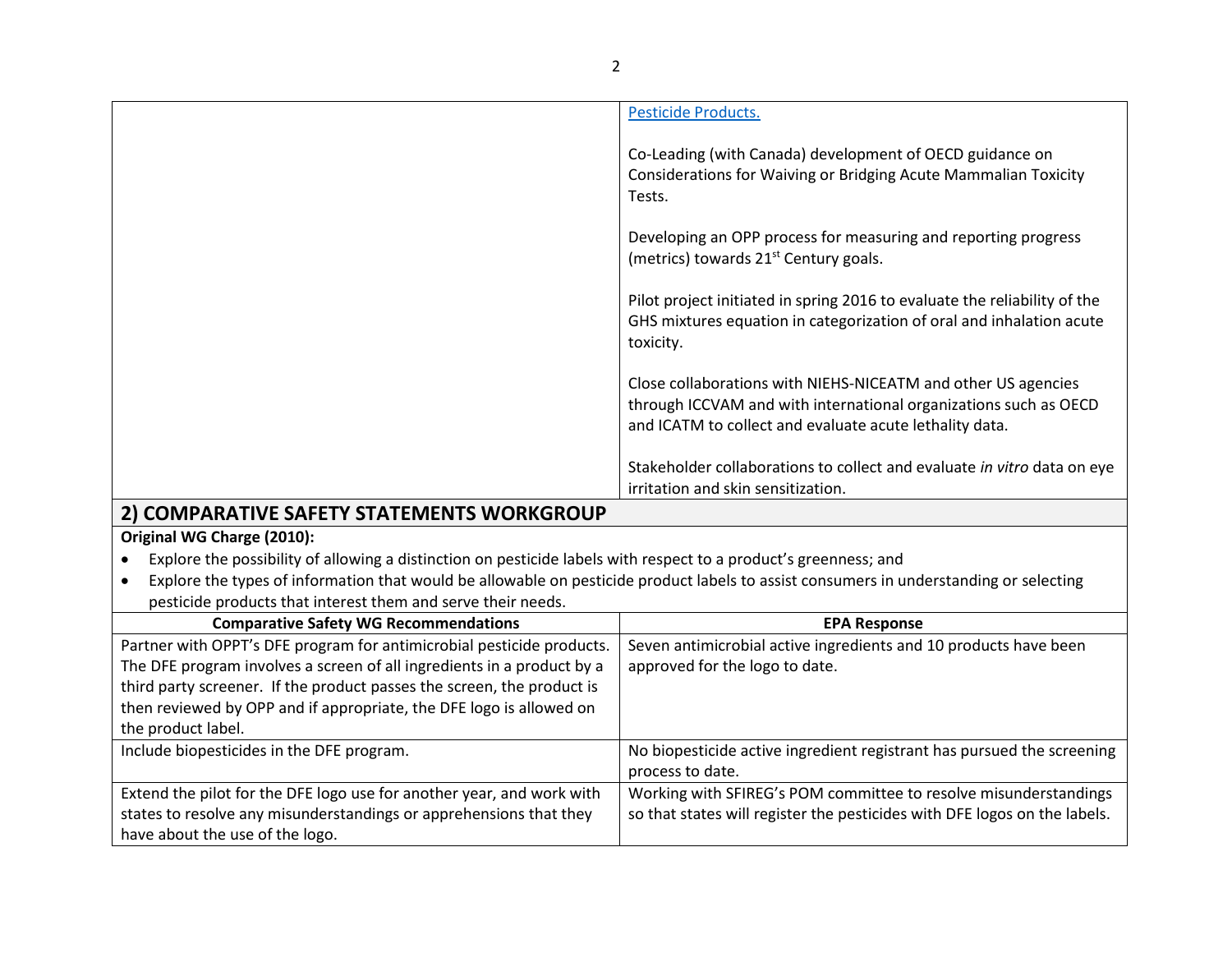| Launch factual statement pilot program, regarding statements on                                                                             | Launched factual statement pilot program to allow "fragrance-free"        |
|---------------------------------------------------------------------------------------------------------------------------------------------|---------------------------------------------------------------------------|
| pesticide labels for fragrances and dyes; and referencing websites on                                                                       | and "dye-free" on appropriate pesticide labels, in accordance with        |
| the label that demonstrate corporate commitment to the                                                                                      | past practice as well. Approximately 30 product labels are approved       |
| environment.                                                                                                                                | for corporate commitment website references.                              |
| Allow "biodegradability" statements on the label in 2 situations: 1) if                                                                     | To date, no products have been pursued to have the complete               |
| all of the ingredients in the pesticide products are biodegradable; and                                                                     | biodegradability statement, and two products were approved to have        |
| 2) If the surfactants in the product formulation are biodegradable.                                                                         | "biodegradable surfactants" put on their labels.                          |
| Partner with USDA's bio-based mark program to allow the bio-based                                                                           | To date, no pesticide products have pursued the bio-based mark.           |
| mark on pesticide labels once the product is certified by USDA, with a                                                                      |                                                                           |
| disclaimer that the mark is in no way reflective of the product's safety.                                                                   |                                                                           |
| Revisit OPP's position on allowing statements on labels as to the                                                                           | OPP will initiate the process to allow use of this type of statement on   |
| safety of a product for use on a particular surface (e.g. toilets,                                                                          | labels.                                                                   |
| countertops, formica, etc.)                                                                                                                 |                                                                           |
| Discuss whether OPP should be involved in reviewing and approving                                                                           | OPP is considering PPDC's input and will discuss this further internally. |
| comparative efficacy statements on pesticide labels.                                                                                        |                                                                           |
| 3) INTEGRATED PEST MANAGEMENT WORKGROUP                                                                                                     |                                                                           |
| Original WG Charge (2011):                                                                                                                  |                                                                           |
| Develop metrics to assess the effectiveness of the new School IPM initiative;<br>$\bullet$                                                  |                                                                           |
| Propose appropriate ways to assess quantitatively the benefits of IPM in agriculture, public health settings, and schools; and<br>$\bullet$ |                                                                           |
| Provide advice on other issues relating to the promotion and use of IPM that the Agency brings to the workgroup.<br>$\bullet$               |                                                                           |
| <b>IPM WG Recommendations</b>                                                                                                               | <b>EPA Response</b>                                                       |
| Metrics:                                                                                                                                    | Metrics: EPA will use, as appropriate, the metrics used by school IPM     |
| Adopt metrics to judge initiative impacts - how to measure,                                                                                 | experts as well as the National IPM Evaluation Group logic models         |
| sources, and rationales                                                                                                                     | brought forward by the WG as rationales to assess IPM impacts.            |
| Define the components of verifiable IPM<br>$\bullet$                                                                                        |                                                                           |
| Utilize existing surveys of IPM implementation in Schools<br>$\bullet$                                                                      | Verifiable IPM: The components of verifiable IPM are now on EPA's         |
| National School IPM Working Group                                                                                                           | School IPM website.                                                       |
| Association of State Pest Control Regulatory Officials                                                                                      |                                                                           |
| CDC School Health Policies and Practices Study                                                                                              | Surveys: EPA will make use of National School IPM Working Group           |
|                                                                                                                                             | surveys, the 2014 Association of State Pest Control Regulatory            |
|                                                                                                                                             | Officials member survey, recurring CDC School Health Policies and         |
|                                                                                                                                             | Practices Study on IPM, and information provided by EPA School IPM        |
|                                                                                                                                             | grantees to gauge School IPM implementation.                              |
| <b>Benefits:</b>                                                                                                                            | Tools to Assess Benefits: EPA will make use of the available logic        |
| Utilize tools to assess benefits                                                                                                            | models, case studies, BMPs, and reports to assess various aspects of      |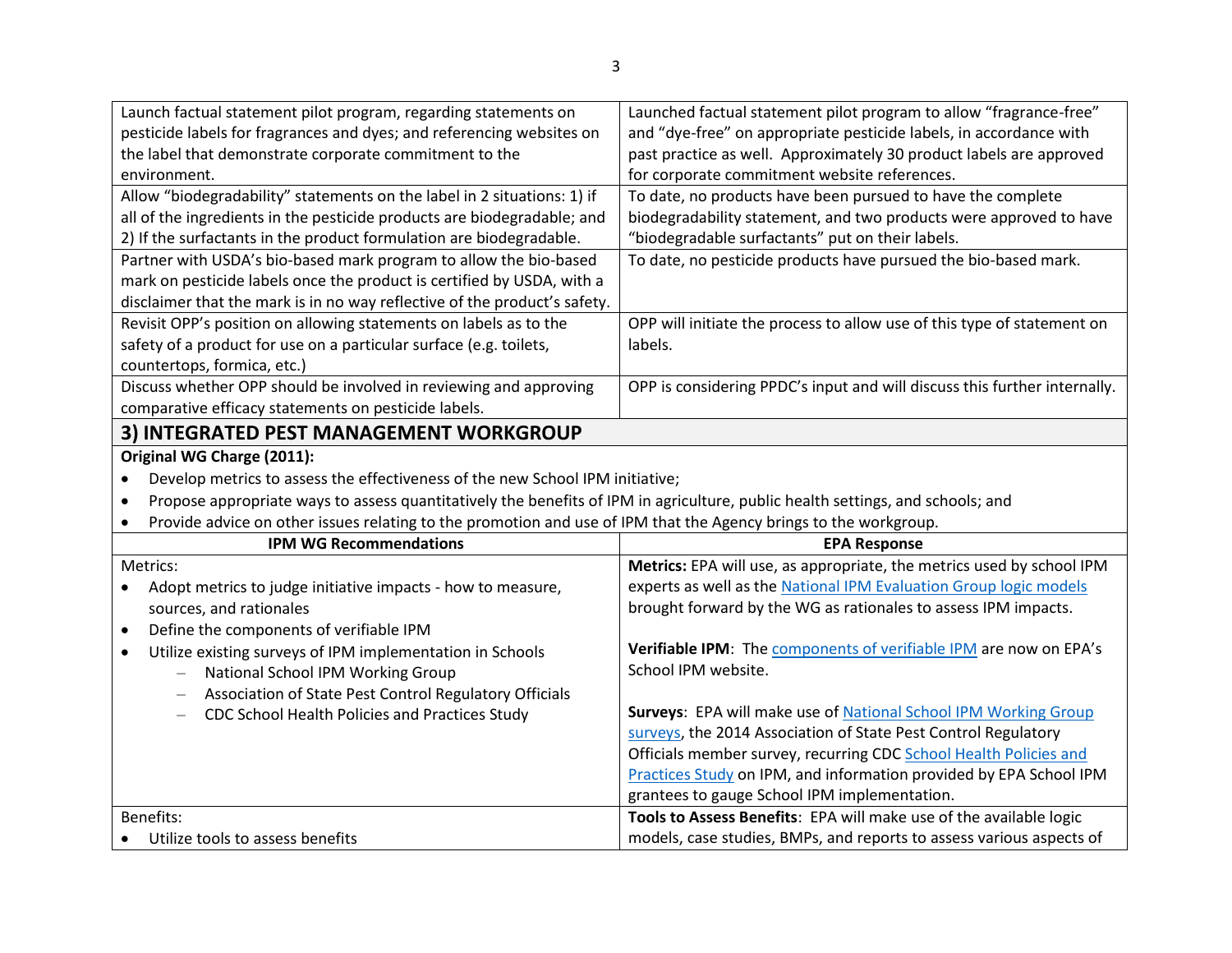| Logic models, case studies, BMPs, reports<br>$\equiv$<br>Develop a business case for School IPM<br>Assess the economics of School IPM<br>Develop a health case for School IPM                                                                                                                                                              | the health, economic, and environmental benefits school IPM<br>provides.<br>Business Case for School IPM: In 2015, EPA published Saving Dollars<br>and Making Sense: Keeping Bugs Out of the Classroom.<br>Economics of School IPM: In March 2016, EPA awarded a cooperative<br>agreement to assess the economics of school IPM.<br>Health Case for School IPM: In late 2015, EPA began an effort to<br>publish an assessment of the health benefits of IPM in terms of<br>reduction of pest-borne ailments like asthma that confront students;<br>to be completed by April 2016.                                                                                                                                                                                                                                                                                                                                                                                                                                                                                                                                                                                                                                 |
|--------------------------------------------------------------------------------------------------------------------------------------------------------------------------------------------------------------------------------------------------------------------------------------------------------------------------------------------|-------------------------------------------------------------------------------------------------------------------------------------------------------------------------------------------------------------------------------------------------------------------------------------------------------------------------------------------------------------------------------------------------------------------------------------------------------------------------------------------------------------------------------------------------------------------------------------------------------------------------------------------------------------------------------------------------------------------------------------------------------------------------------------------------------------------------------------------------------------------------------------------------------------------------------------------------------------------------------------------------------------------------------------------------------------------------------------------------------------------------------------------------------------------------------------------------------------------|
| Other:<br>Focus efforts on School IPM<br>$\bullet$<br>Conduct a state-focused (Washington) School IPM pilot<br>$\bullet$<br>Convene a School IPM roundtable<br>$\bullet$<br>Develop a School IPM strategic plan<br>$\bullet$<br>Develop national School IPM award program<br>$\bullet$<br>Conduct monthly School IPM webinars<br>$\bullet$ | Focus on School IPM: Through FY2016, EPA will remain committed at<br>the national and regional levels to School IPM. EPA may explore<br>expansion of IPM efforts into other sensitive environments in the<br>future, depending on Agency priorities.<br>State-Focused School IPM Pilot: Beginning in 2014, EPA supported an<br>18-month School IPM pilot project in Washington State to draw on<br>good programs that are working and establish a mentor/mentee<br>program between school systems to support those with fledgling IPM<br>programs. A 2015 webinar shared outcomes and lessons learned.<br>School IPM Roundtable: In spring 2016, EPA will host a School IPM<br>Roundtable that will secure the endorsement of IPM as the preferred<br>approach for managing pests in schools by national organizations with<br>influence in the school community and a plan and commitment to<br>disseminate the endorsement and related information.<br>School IPM Strategic Plan: In Jan. 2016, EPA published its Strategic<br>Plan for School Integrated Pest Management: Federal Fiscal Years<br>2016-2017 that focuses on: increasing demand for IPM; supplying<br>what schools need; and rewarding results. |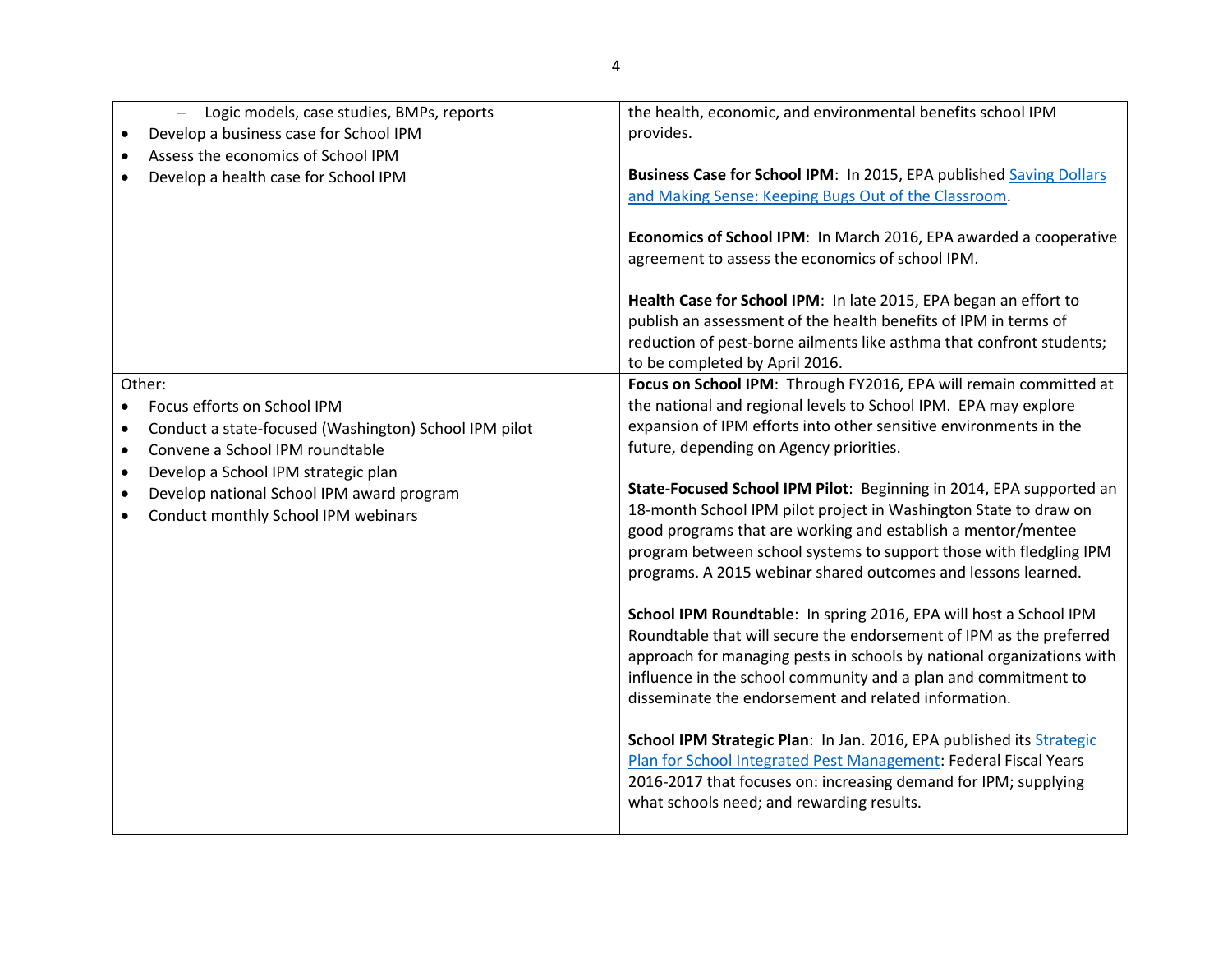|                                                                                                                                                                                                                                                                                                                                                                                                                                                             | National School IPM awards program: EPA is developing a 5-tiered<br>School IPM awards/incentive program to recognize milestones as<br>school districts begin, grow, and sustain their IPM programs. The<br>program should launch in late 2016.                                                                                        |
|-------------------------------------------------------------------------------------------------------------------------------------------------------------------------------------------------------------------------------------------------------------------------------------------------------------------------------------------------------------------------------------------------------------------------------------------------------------|---------------------------------------------------------------------------------------------------------------------------------------------------------------------------------------------------------------------------------------------------------------------------------------------------------------------------------------|
|                                                                                                                                                                                                                                                                                                                                                                                                                                                             | School IPM webinars: Since 2014, EPA has hosted a monthly webinar<br>series featuring IPM experts from across the country to provide<br>practical IPM information to the school community. Over 5,000<br>attendees representing 26 million students.                                                                                  |
|                                                                                                                                                                                                                                                                                                                                                                                                                                                             | <b>Other Activities:</b> EPA is developing a backpack of technical assistance<br>materials to help schools that includes: an online repository of school<br>IPM resources; school IPM training; contract guidance to ensure<br>schools are procuring IPM-based services; and School IPM video series<br>(by CA DPR and EPA Region 9). |
| $\lambda$ , $\lambda$ , $\lambda$ , $\lambda$ , $\lambda$ , $\lambda$ , $\lambda$ , $\lambda$ , $\lambda$ , $\lambda$ , $\lambda$ , $\lambda$ , $\lambda$ , $\lambda$ , $\lambda$ , $\lambda$ , $\lambda$ , $\lambda$ , $\lambda$ , $\lambda$ , $\lambda$ , $\lambda$ , $\lambda$ , $\lambda$ , $\lambda$ , $\lambda$ , $\lambda$ , $\lambda$ , $\lambda$ , $\lambda$ , $\lambda$ , $\lambda$ , $\lambda$ , $\lambda$ , $\lambda$ , $\lambda$ , $\lambda$ , |                                                                                                                                                                                                                                                                                                                                       |

### **4) POLLINATOR WORKGROUP**

#### **Original WG Charge (2011):**

- Explore initial, science-based risk management approaches including appropriate label restrictions and training;
- Develop information on State approaches and different authorities;
- Transfer of lesson learned by various stakeholders in order to improve existing management practices [across multiple factors affecting pollinator declines];
- Continue international communication; and,
- Consider other issues the WG wishes to bring to the PPDC's attention.

| <b>Pollinator WG Recommendations</b>                               | <b>EPA Response</b>                                                   |
|--------------------------------------------------------------------|-----------------------------------------------------------------------|
| The workgroup recommended that labels replace "visiting" with      | EPA has begun implementing this recommendation as labels are          |
| "foraging" on labels that have bee warnings. For example:          | reviewed through the normal process of label review.                  |
| "Do not apply when bees are foraging" is better than "Do not apply |                                                                       |
| when bees are actively visiting"                                   |                                                                       |
| The workgroup recommended that labels be harmonized and            | In 2014, EPA strengthened labeling language to address acute toxicity |
| protective language should be made clearer.                        | to bees for products containing neonicotinoids. More restrictive      |
|                                                                    | language on existing labels is to be retained while pollinator        |
|                                                                    | protection box and additional directions for use have been added.     |
|                                                                    | In 2015, EPA issued a proposal to protect bees from acutely toxic     |
|                                                                    | pesticides. The proposal had a 3 month comment period and resulted    |
|                                                                    | in more than 110,000 comments.                                        |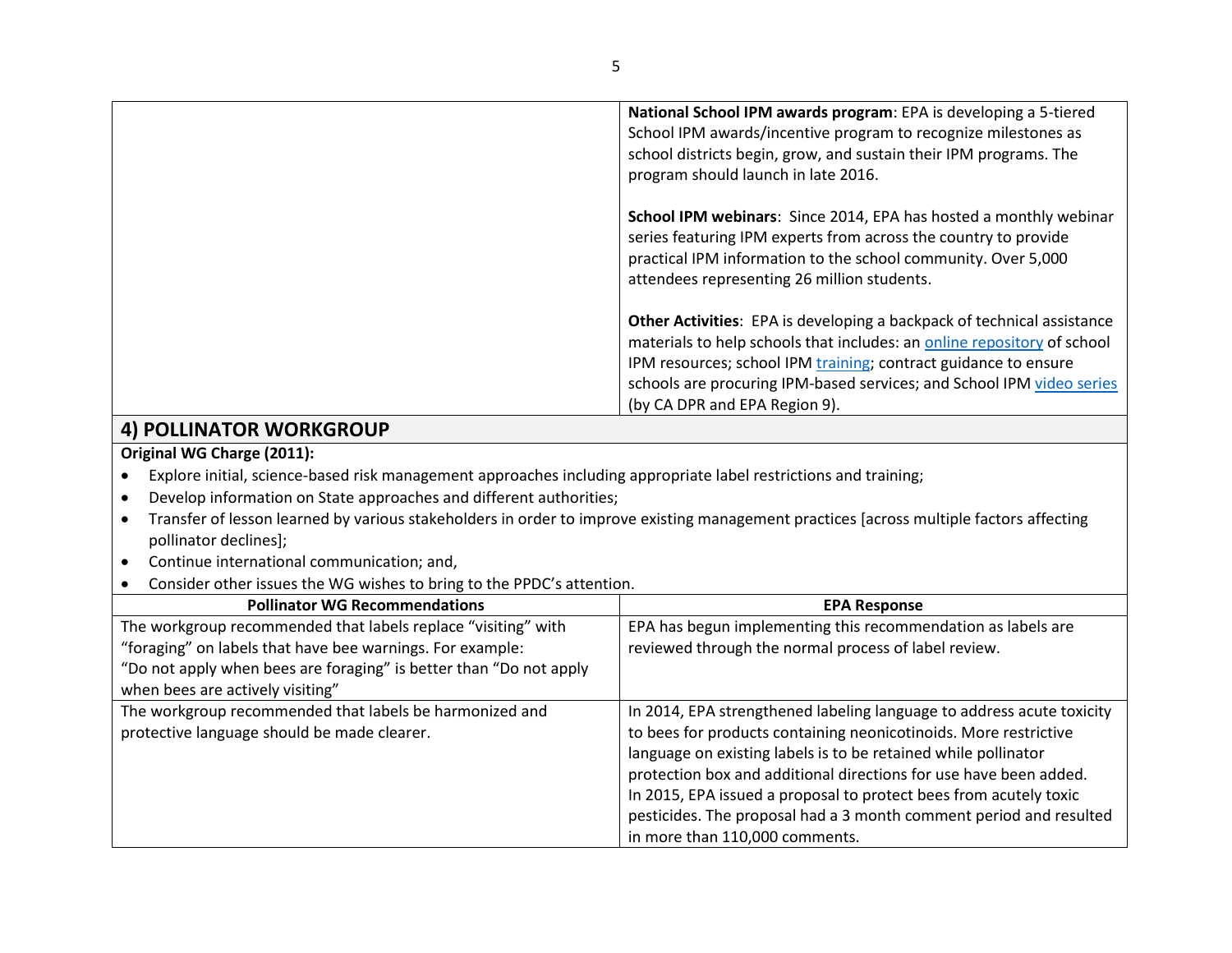| The workgroup recommended that $RT_{25}$ data may be a useful tool to | EPA compiled all existing residual toxicity data submitted to the        |
|-----------------------------------------------------------------------|--------------------------------------------------------------------------|
| potentially mitigate exposure.                                        | Agency into a database. EPA made these data available on its website     |
|                                                                       | in 2014.                                                                 |
| The workgroup recommended more research on BMPs and to have           | EPA, North Carolina State University and the Center for Integrated       |
| them posted on the web in a centralized location.                     | Pest Management (IPM) developed a Pollinator-Crop Production BMP         |
|                                                                       | website for pesticide applicators, beekeepers and others.                |
|                                                                       | http://pesticidestewardship.org/PollinatorProtection/Pages/default.a     |
|                                                                       | <b>Spx</b>                                                               |
| The workgroup identified many kinds of pesticide applicator training  | The workgroup compiled pollinator awareness applicator training          |
| information around the country that includes pollinator awareness     | modules and materials. The educational materials are on the web at:      |
| information.                                                          | http://pesticidestewardship.org/PollinatorProtection/Pages/default.a     |
|                                                                       | spx.                                                                     |
| The workgroup recommended more uniform and transparent bee kill       | EPA Region 5 developed enforcement guidance for states conducting        |
| investigations.                                                       | investigations of bee incidents by working collaboratively with EPA      |
|                                                                       | HQ, states and beekeepers. OPP developed an email box,                   |
|                                                                       | beekill@epa.gov, designed to receive information on all known or         |
|                                                                       | suspected pesticide incidents involving pollinators. EPA has also        |
|                                                                       | identified other options for reporting incidents involving pollinators   |
|                                                                       | including the National Pesticide Information Center incident reporting   |
|                                                                       | portal (http://npic.orst.edu/incidents.html) and contacting the Agency   |
|                                                                       | directly by phone. EPA has continued to encourage the public to          |
|                                                                       | report incidents to state lead agencies to ensure that the incidents are |
|                                                                       | properly investigated.                                                   |
| $\mathsf{L}$ bubye ufaitu wabyabaya                                   |                                                                          |

# **5) PUBLIC HEALTH WORKGROUP**

#### **Original WG Charge (2010):**

To address issues involving pesticides that control pests that vector disease with a public health component

- Issues may affect regulatory, policy, programmatic, environmental, technical, economic, or science policy decisions
- Ongoing workgroup to address issues involving pesticides with public health uses as they arise
- The workgroup defined three critical topics for its interactions with EPA that are addressed in each meeting:
	- Advisory panel for EPA to seek FACA advice or input
	- Portal for stakeholders to bring issues of concern to EPA
	- Forum to discuss items of common interest about public health pests and their control

| <b>Public Health WG Recommendations</b>        | <b>EPA Response</b>                                                |
|------------------------------------------------|--------------------------------------------------------------------|
| Past recommendations on:                       | EPA incorporated PPDC feedback into the decision on the repellency |
| Repellency graphic<br>$\overline{\phantom{a}}$ | graphic. The feedback from the PPDC workgroup allowed EPA to set   |